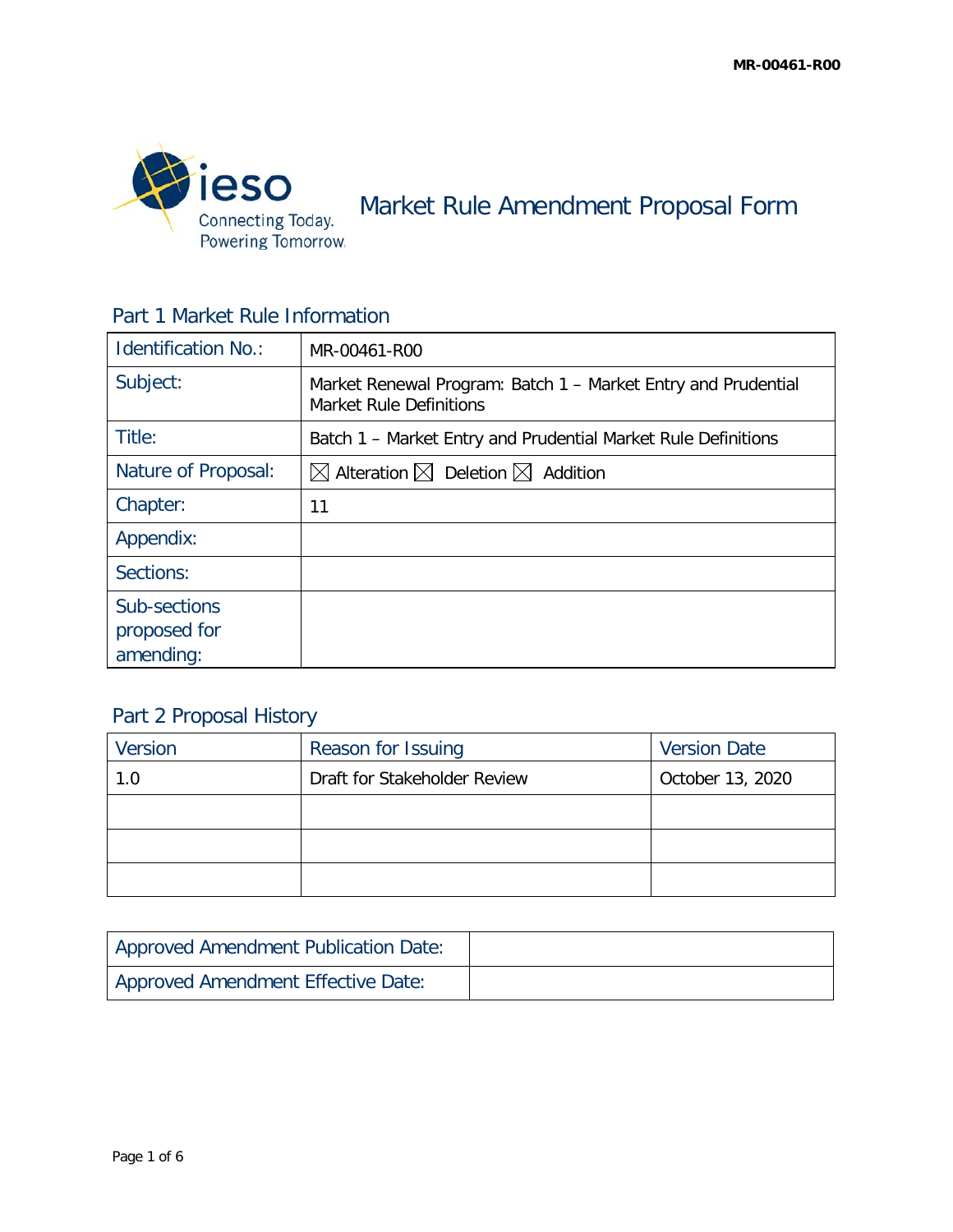### Part 3 Explanation for Proposed Amendment

Provide a brief description of the following:

- The reason for the proposed amendment and the impact on the IESO-administered markets if the amendment is not made.
- Alternative solutions considered.
- The proposed amendment, how the amendment addresses the above reason and impact of the proposed amendment on the IESO-administered markets.

#### Part 4 Proposed Amendment

## 1. Definitions

actual exposure means, in respect of a given market participant, the estimated net amount payable by or owing to a *market participant* amount calculated at any given time, calculated by the *IESO* for athat *market participant* pursuant to sections  $5.5, 5C.3$ , or  $5D.2$  of Chapter 2;

bid means a statement of the quantities of a commodity that a buyer will purchase at different market price levels for that commodity in the *day-ahead market*, the real-time market or the procurement market;

boundary entity means the set of boundary entity resources associated with an intertie zone an entity designated and maintained by the IESO for the purpose of energy trading, and which represents the capacity of one or more resources, including but not limited to *generation* facilities or load facilities, located at a point or points external to the IESO control area which a market participant is entitled to inject into or withdraw from the IESO-controlled grid and which shall be deemed to be located in an *intertie zone* in accordance with section 2.2.7.2 of Chapter 7;

boundary entity resource means a construct existing within the *IESO's* systems that facilitates intertie flow between the IESO-controlled grid and an intertie zone;

daily cascading hydroelectric dependency means there is a minimum hydraulic time lag of less than 24 hours from a hydroelectric *generation facility* to one or more adjacent upstream and/or downstream hydroelectric *generation facilities* operated by the same *registered market* participant;

day-ahead market or DAM means a daily, IESO-administered market that creates financially binding obligations for a *dispatch day* on the day prior to the *dispatch day*;

day-ahead schedule means the hourly schedule for the 24-hour period of a next dispatch day as determined by the *dispatch algorithm* during the *day-ahead market*;

default protection amount means, in respect of a given *market participant*, a component of the maximum net exposure that represents the dollar estimate of the additional debt that a market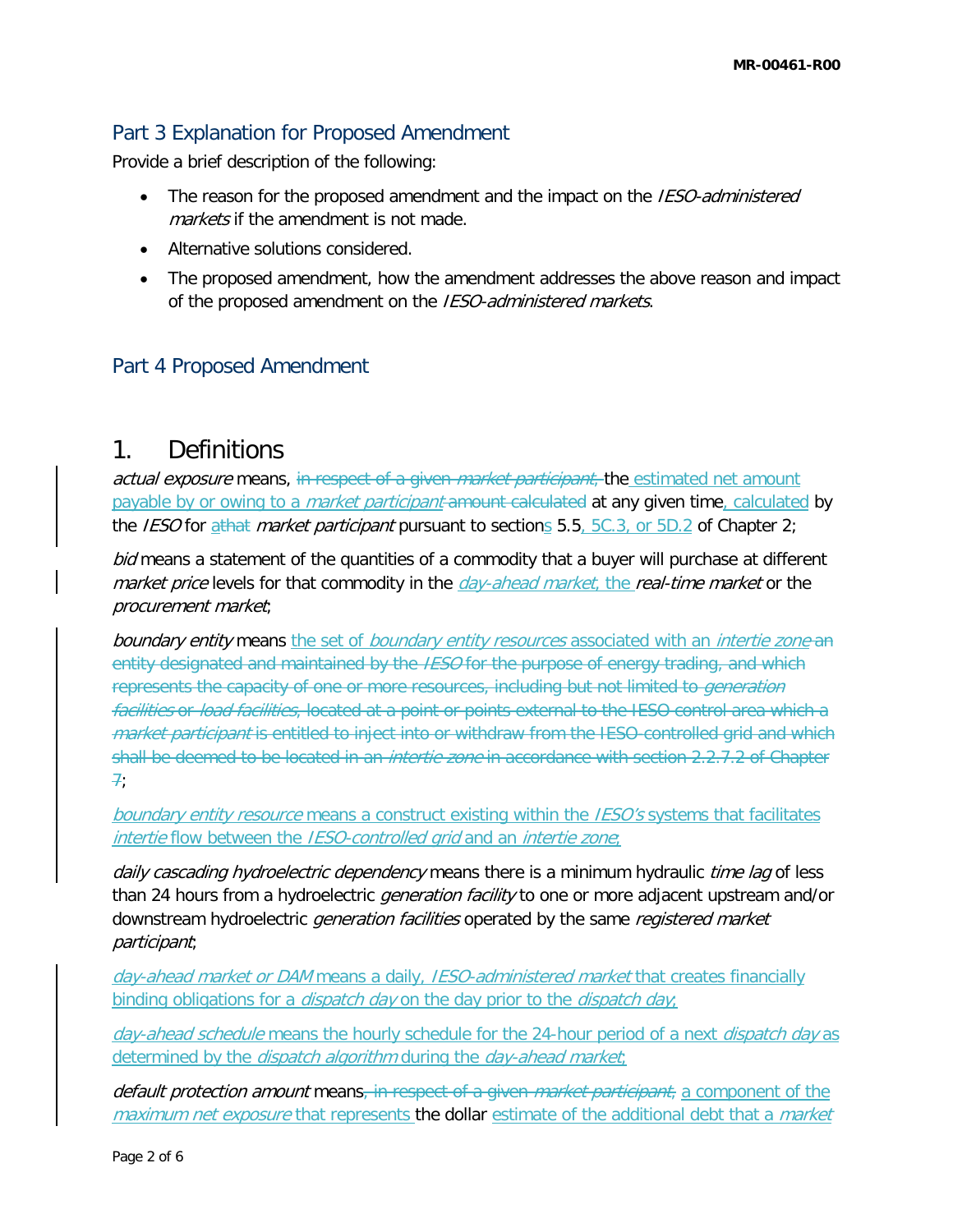participant could accumulate in the real-time market or day-ahead market between the time that a *market participant* commits an *event of default* and the time a *market participant* could be removed from the real-time market or day-ahead market, amount determined from time to time by the *IESO* for  $\frac{athat}{}$  market participant in accordance with section 5.3.8 or  $5C.1.7$  of Chapter 2;

dispatch means the process by which the IESO directs the real-time operation of a resource registered facilities to cause a specified amount of electric energy or ancillary service to be provided to or taken off the electricity system;

dispatchable means being subject to dispatch.

dispatch data means the offers, bids, self-schedules and estimatesor forecasts of intermittent generation required to be submitted to the *IESO* in accordance with Chapter 7 and/or Chapter 7A and used by the IESO to determine *day-ahead market* schedules, physical operations and physical market prices;

dispatch instructions means in respect of a resourceregistered facility other than a boundary entity resource, a physical operating instruction issued by the IESO either in the real-time dispatch process or in those dispatch intervals when administrative prices were applied pursuant to section 8.4A of Chapter 7 or the *IESO-administered markets* are suspended pursuant to section 13 of Chapter 7, and, in respect of a registered facility that is a boundary entity resource, the interchange schedule pertaining to itthat registered facility;

dispatchable load means a load resourcefacility which is subject to dispatch by the IESO and whose level is selected or set based on the price of energy in the real-time market, and excludes *hourly demand response resources*;

energy trader means a *market participant* authorized by the *IESO* to participate in the *energy* market to provide *physical services* by importing, exporting, or wheeling *energy* or *operating* reserve.

financial market participant means a person that participates only in the TR market;

forbidden region means a predefined operating range within which a hydroelectric *generation facilityresource* cannot maintain steady operation without causing equipment damage. A hydroelectric *generation facilityresource* may have more than one *forbidden region*;

generation facility means a facility for generating electricity or providing ancillary services, other than *ancillary services* provided by a *transmitter* or *distributor* through the operation of a transmission or distribution system, and may be composed of one or more generation units includesincluding any structures, equipment or other things used for that purpose;

generation resource means a resource modelled to represent one or more *generation units*.

generation unit means the principal equipment at a *generation facility* used to that actually generates electricity, together with all internally related equipment essential to its functioning as a single entityunit distinguishable from other *generation units*;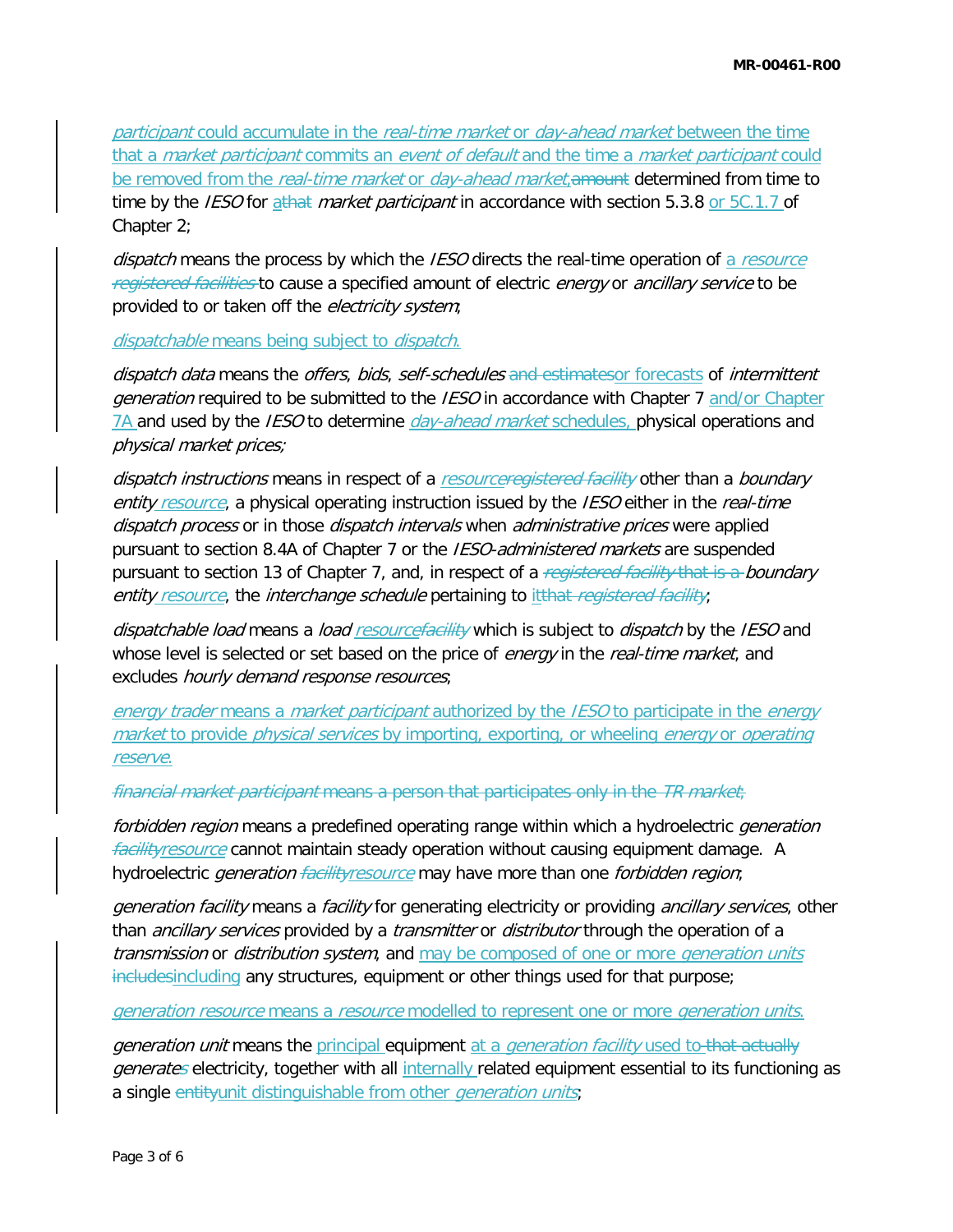hourly must run means the maximum MW quantity below which a *dispatchable* hydroelectric generation resource is incapable of responding to *dispatch instructions* due to specific must run conditions;

load means one or more pieces of equipment that consume energy from the integrated power system;

load resource means a resource modelled to represent one or more loads;

margin call means a notice given by the IESO to a market participant pursuant to sections 5.4.2, 5C.2.2, or 5D.3.2 of Chapter 2 indicating that when the *actual exposure* of that market participant equals or exceeds its trading limit;

maximum daily trading limit means the maximum quantity a virtual trader may bid or offer in a given *trading day*, and is the absolute value in MWh submitted by a *virtual trader* in accordance with section 5C.1 of Chapter 2, used by the *IESO* to calculate a *virtual trader's minimum trading* limit, default protection amount, and the bidl offer quantity limit for dispatch data submissions in accordance with section 2.6.7.5 of Chapter 7A.

maximum net exposure means, in respect of a given market participant, a component of the prudential support obligation that reflects the IESO's estimate of the net amount a market participant will owe to the IESO<sub>4</sub>the amount calculated from time to time by the IESO for athat market participant in accordance with sections  $5.3$  or  $5C.1$  of Chapter 2;

minimum generation block run-time means the number of hours, specified by the market participant, that a generation facility resource must be operating at minimum loading point; in accordance with the technical requirements of the associated *facility*;

minimum loading point means the minimum output of energy specified by the market participant that can be produced by a *generation facilityresource* under stable conditions without ignition support, in accordance with the technical requirements of the associated facility;

minimum run-time means the number of hours required for the *generation facilityresource* to ramp from a cold start to minimum loading point plus minimum generation block run-time, specified by the *market participant*, in accordance with the technical requirements of the associated *facility*;

minimum trading limit means, in respect of a given market participant, the dollar amount determined from time to time by the IESO for that market participant in accordance with section 5.3.4 or 5C.1.5 of Chapter 2, that represents the lowest possible *trading limit* that may be calculated by the *IESO* for a *market participant* as permitted by the *market rules*;

non-dispatchable load means a load resource, within the IESO control area, that is not subject to *dispatch* by the IESO and whose level is not selected or set based on the price of *energy* in the real-time market;

period of steady operation means a predefined number of intervals (0, 1, or 2) for which a non quick-start generation resourcefacility must maintain steady operation before changing direction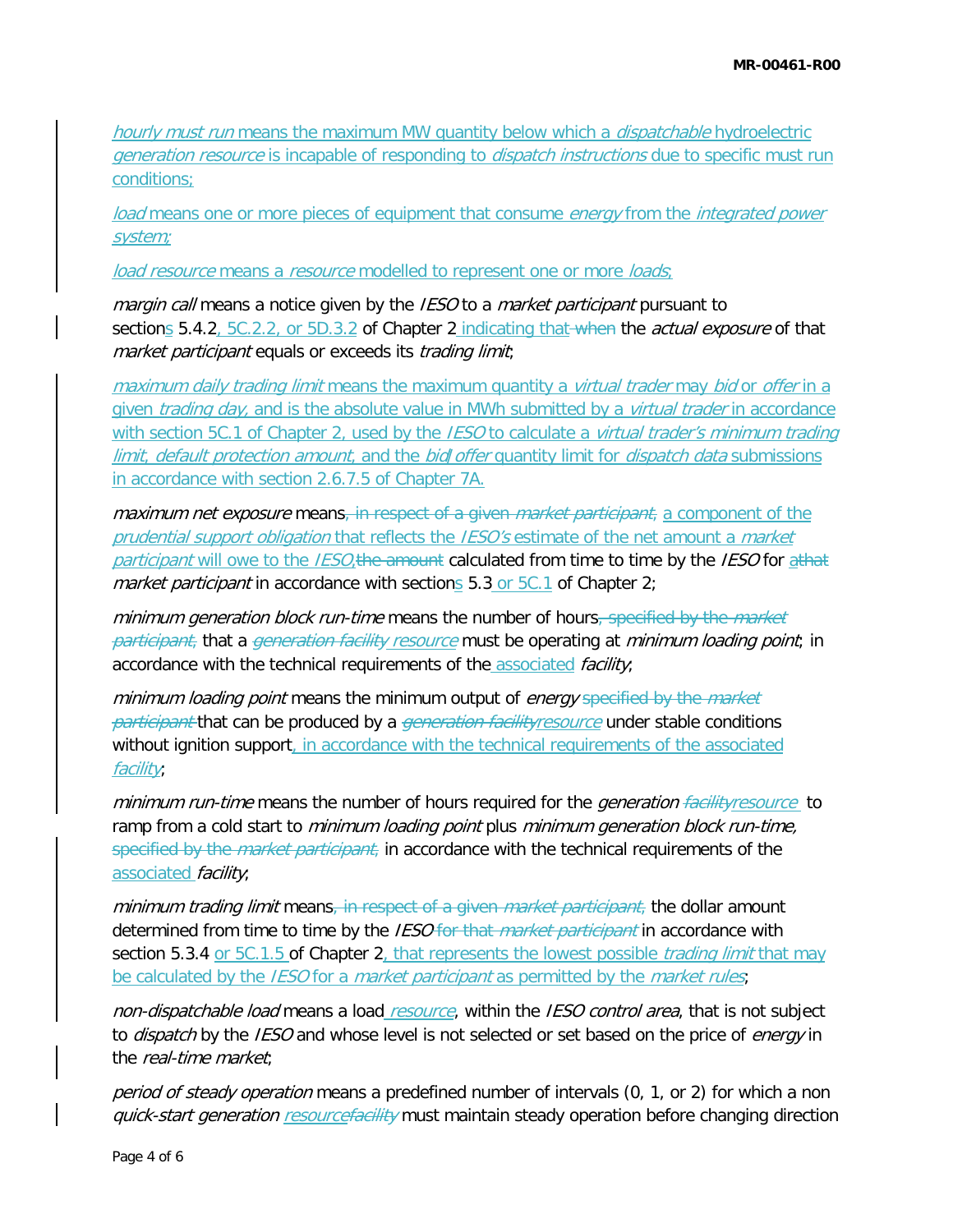of its *energy* output (either increasing or decreasing). Such a resourcefacility is considered to be in steady operation if the magnitude of change between- *dispatch instructions* for the last two intervals is less than 0.1 multiplied by its ramp rate capability between the two intervals;

physical transaction means (i) a transaction in the IESO-administered markets that creates a financial obligation in the *day-ahead market* and a balancing obligation in the *real-time market* with a capability to fulfill the balancing obligation by delivery or consumption of *physical* services in the real-time market; or (ii) a transaction in the IESO-administered markets based on delivery or consumption of *physical services* in the *real-time market*;

pre-dispatch schedule means an hourly schedule for the remaining hours of a dispatch day and may include all hours of the next *dispatch day* as determined by the *dispatch algorithm*;

price responsive load means a load resource for which the registered market participant submits bids for energy into the day-ahead market but for which the load resource is a non-dispatchable load in the real-time market;

prudential support means the obligations owed to the IESO by a third party and other forms of collateralsecurity or support posted with the IESO to securefor the financial obligations of a market participant, in the forms set forth in sections  $5.7$  or  $5C.5$  of Chapter 2;

pseudo-unit means a resource associated with a combined cycle *generation facility* that is modeled based on a gas-to-steam relationship between generation units, and which is comprised of one combustion turbine generation unit and a share of one steam turbine generation unit at the same combined cycle *generation facility*;

registered facility means, in respect of a *facility*, a facility which is capable of supplying or withdrawing *physical services,* and which is registered with the *IESO* and means, in respect of a boundary entity, a boundary entity which is comprised of resources capable of supplying or withdrawing *physical services*, and is registered with the IESO;

registered market participant means a market participant that is registered with the IESO to submit *dispatch data* with respect to a resource registered facility;

reliability must-run contract means a contract between the IESO and a registered market participant or prospective registered market participant for a registered facilityresource that is or will be a generation facility resource, a dispatchable load facility resource or a boundary entity resource, which allows the IESO to call on that registered market participant's or prospective registered market participant's registered facility resource in order to maintain reliability of the IESO-controlled grid;

resource means an IESO-modelled representation of one or more *generation units* or *loads*, existing within the IESO's systems, which is used for the secure operations of the IESO control area, or to participate in the IESO-administrated markets; or a boundary entity resource.

self-assessed trading limit means, in respect of a given *market participant*, the dollar amount submitted to the *IESO* determined by athe market participant in accordance with section 5.3.2 of Chapter 2, for the purposes of calculating its *trading limit*;